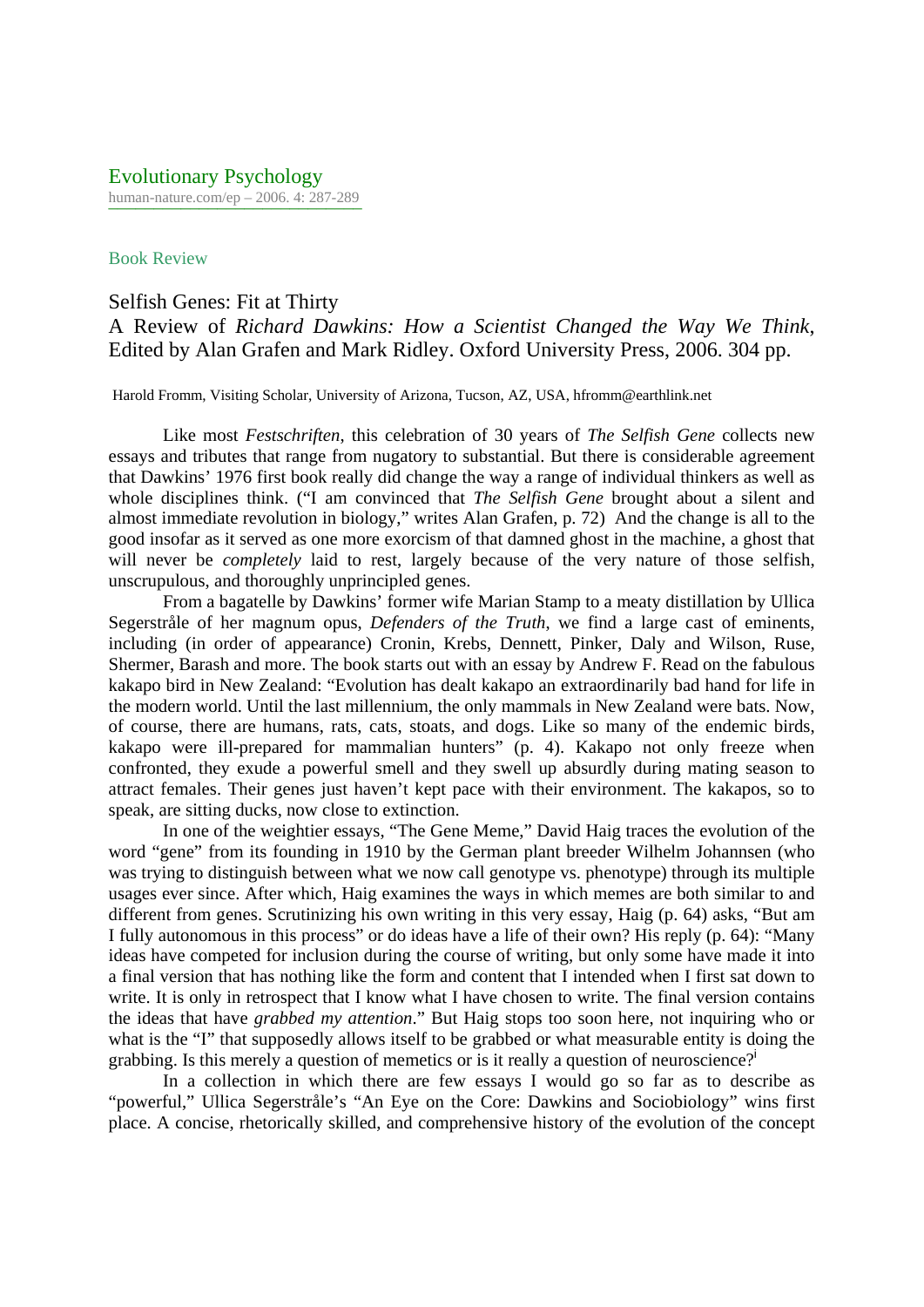of sociobiology as it was taken up by E.O. Wilson and Dawkins and subsequently attacked from many sides, Segerstråle (p. 91) shows the ways in which Dawkins was really more sociobiological than Wilson and how he grew increasingly irritated with the political correctness that encouraged obtuse misreadings of his books. "Wilson's book was called 'the new synthesis,' but for practicing sociobiologists, the ideas presented in Dawkins' book became the synthesis-inuse. And the concept that helped delineate and solidify the new sociobiological paradigm was the gene's eye view," based upon inclusive fitness, Evolutionarily Stable Strategies, parental investment, and other major concepts from Hamilton, Williams, Trivers, et al.

 It's always a pleasure to read Daniel Dennett, here a consideration of *The Selfish Gene* as a philosophical essay. Though not from Dennett's top-drawer, it starts out well, defending Dawkins' writing as a hybrid rhetoric, enlightening to both science and philosophy, but then loses the tight focus of its early pages. Reading Dawkins' first book once again after many years, Dennett finds it as penetrating and illuminating as ever, particularly taken as he is by the equivalencies between Dawkins' "mentalistic behaviorism" and his own "intentional stance." What both of these concepts boil down to is the view that intelligence is radically mindless, deriving not from macroscopic souls, spirits, and guardian angels with purposes, feelings, beliefs, but from microscopic materials of the body, gene matter and neuron matter that don't have a clue to what they're up to, however much their effects may seem intelligently "designed." "Mind, meaning, and purpose are the fairly recent *effects* of the churning mechanistic mill of mindless Darwinian algorithms, not their *cause*. . . generated originally by bottom-up processes" (p. 104). Or in the familiar Dennettian lingo, these algorithms are cranes, not skyhooks.

 The contribution by Steven Pinker a few pages later, "Deep Commonalities Between Life and Mind," picks up on this subject but takes a rather different position, much softer on the use of mentalistic metaphors than either Dennett or Dawkins. "It would take a good philosopher to forge bulletproof characterizations of 'intelligence,' 'goal,' 'want,' 'try,' 'know,' 'selfish,' 'think,' and so on that would embrace minds, robots, living bodies, genes, and other intelligent systems.<sup> $ii$ </sup> (It would take an even better one to figure out how to reintroduce subjective experience into this picture when it comes to human and animal minds.) But the promise that such a characterization is possible—that we can sensibly apply mentalistic terms to biology without shudder quotes—is one of Dawkins' legacies" (p. 138).

 It should be added, however, that Dawkins himself extenuates the circumstances of his mentalistic usages, pointing out their usefulness while acknowledging their phantasmic character. And, of course, Dennett is really unhappy with anything that cannot be applied equally well to computers, for which no mentalistic or intentional stances make any sense. Still, Pinker's thesis here is that although both "life" and "mind" are produced from the same all-purpose prime matter—with no transcendent vitalist or soul molecules—for the purposes of scientific/philosophical rhetoric "mentalistic" or "intentional" figures of speech are useful. So let genes be selfish, let humans strive.

 Though Michael Ruse begins his essay on Dawkins and progress with the observation that, "Nowhere has Dawkins been more forthright than in his endorsement of the idea of evolutionary progress" (p. 145), Ruse's survey of major views on evolutionary progress from Darwin through Julian Huxley and Stephen J. Gould leaves an indistinct impression about where Dawkins actually stands. And though Robert Aunger is not optimistic about the real-world function or existence of memes, he attributes a renewed interest in the evolution of culture to the final chapter of *The Selfish Gene*. Martin Daly and Margo Wilson report that Dawkins' gene's eye view provides "an appreciation that husbands, wives, and children have some basic